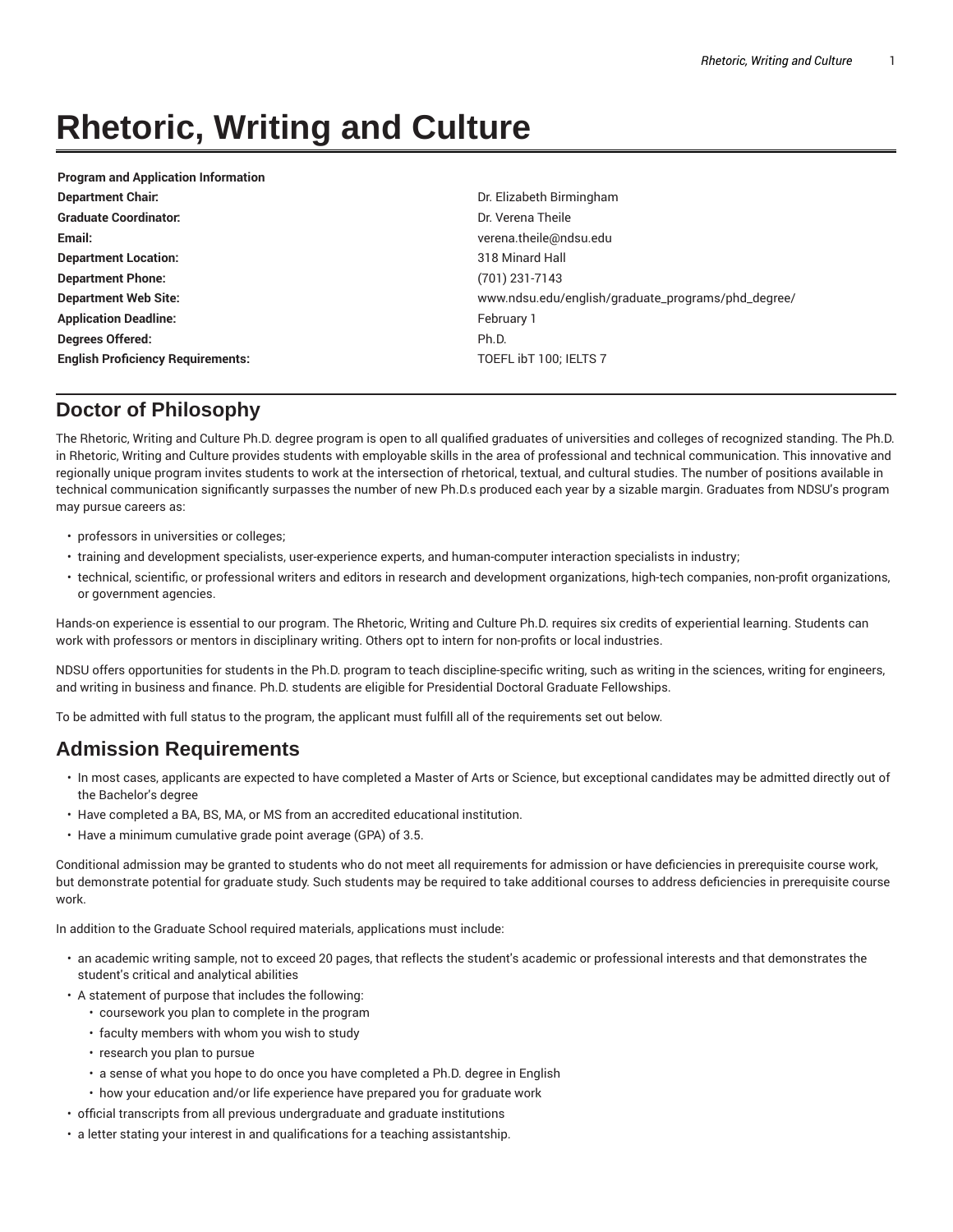Preferred additional materials:

• Practical and / or Professional writing sample not to exceed 10 pages

### **Financial Assistance**

Teaching assistantships are available and awarded based on the applicant's scholastic record and letters of recommendation. Students need to apply to the Graduate School to be considered for admission in the Department of English and before they are eligible for an assistantship. Letters of interest for teaching assistantships, detailing prior experience (if applicable) and qualifications, need to be submitted as part of the application to the program.

Teaching assistantships are reviewed and renewed annually based on academic and professional performance, as well as funding. The annual stipend is \$14,000, which is in addition to tuition waivers (including summer) for the duration of the degree program; TAs are responsible for books and fees. In rare cases, teaching fellowships may be granted to advanced doctoral students who have passed their comp exams and completed their course work. Scholarships (https://www.ndsu.edu/english/scholarshipsandfellowships) are available through the Department, the College, the Graduate School, and the University.

The Ph.D. program requires 90 credits beyond the baccalaureate degree and a minimum of 60 graduate credits taken beyond the M.A. and at NDSU.

- Students must take a minimum of 30 credits at the 700- or 800-level.
- English 764: Teaching Strategies is required of all Graduate Teaching Assistants who have not taken a similar class elsewhere.
- Students must take 48 of 60 credits at NDSU from within the Department of English.
- Students with a master's degree in another discipline may be required to complete additional graduate course work in specific areas of English, as specified by their adviser and supervisory committee.
- No more than 10 credits may be transferred into the program

| Code                                                                                                                                                                                                                                                                                                                                       | <b>Title</b>                                                                                        | <b>Credits</b> |
|--------------------------------------------------------------------------------------------------------------------------------------------------------------------------------------------------------------------------------------------------------------------------------------------------------------------------------------------|-----------------------------------------------------------------------------------------------------|----------------|
| <b>Plan of Study</b>                                                                                                                                                                                                                                                                                                                       |                                                                                                     |                |
| <b>Core Courses</b>                                                                                                                                                                                                                                                                                                                        |                                                                                                     | 12             |
| <b>ENGL 755</b>                                                                                                                                                                                                                                                                                                                            | <b>Composition Theory</b>                                                                           |                |
| <b>ENGL 756</b>                                                                                                                                                                                                                                                                                                                            | <b>Composition Research</b>                                                                         |                |
| <b>ENGL 760</b>                                                                                                                                                                                                                                                                                                                            | Graduate Scholarship                                                                                |                |
| <b>ENGL 762</b>                                                                                                                                                                                                                                                                                                                            | <b>Critical Theory</b>                                                                              |                |
| <b>Other Research Methods</b>                                                                                                                                                                                                                                                                                                              |                                                                                                     | 3              |
|                                                                                                                                                                                                                                                                                                                                            | Students select, in consultation with their adviser, at least one of the following methods courses. |                |
| <b>COMM 704</b>                                                                                                                                                                                                                                                                                                                            | <b>Qualitative Research Methods in Communication</b>                                                |                |
| <b>COMM 767</b>                                                                                                                                                                                                                                                                                                                            | <b>Rhetorical Criticism</b>                                                                         |                |
| <b>HIST 701</b>                                                                                                                                                                                                                                                                                                                            | Methods of Historical Research                                                                      |                |
| <b>SOC 700</b>                                                                                                                                                                                                                                                                                                                             | <b>Qualitative Methods</b>                                                                          |                |
| SOC 701                                                                                                                                                                                                                                                                                                                                    | <b>Quantitative Methods</b>                                                                         |                |
| Pedagogy                                                                                                                                                                                                                                                                                                                                   |                                                                                                     |                |
| Students select, in consultation with their adviser, at least one of the following pedagogy courses.                                                                                                                                                                                                                                       |                                                                                                     |                |
| <b>COMM 704</b>                                                                                                                                                                                                                                                                                                                            | <b>Qualitative Research Methods in Communication</b>                                                |                |
| <b>ENGL 764</b>                                                                                                                                                                                                                                                                                                                            | <b>Classroom Strategies For TA'S</b>                                                                |                |
| <b>ENGL 765</b>                                                                                                                                                                                                                                                                                                                            | Upper Division Writing: Pedagogy, Practice, and Technology                                          |                |
| <b>ENGL 766</b>                                                                                                                                                                                                                                                                                                                            | <b>Teaching Literature</b>                                                                          |                |
| <b>Addition Courses</b>                                                                                                                                                                                                                                                                                                                    |                                                                                                     | $21 - 51$      |
| Students must take English courses that match their research goals and deepen their understanding of the field. Three additional methods,<br>theory, or pedagogy courses may be taken from outside the English department, as approved by adviser and graduate director. Courses in the<br>category may be at the 600-,700-, or 800-level. |                                                                                                     |                |
| <b>ENGL 649</b>                                                                                                                                                                                                                                                                                                                            | Usability and User Experience                                                                       |                |

| ENGL 649        | Usability and User Experience               |
|-----------------|---------------------------------------------|
| <b>ENGL 655</b> | International Technical Writing             |
| ENGL 656        | Literacy, Culture and Identity              |
| <b>ENGL 659</b> | Researching and Writing Grants and Proposal |
| <b>ENGL 753</b> | Rhetorics, Poetics Of New Media             |
| <b>ENGL 754</b> | <b>Rhetorics of Science and Technology</b>  |
| <b>ENGL 758</b> | Topics in Rhetoric, Writing, and Culture    |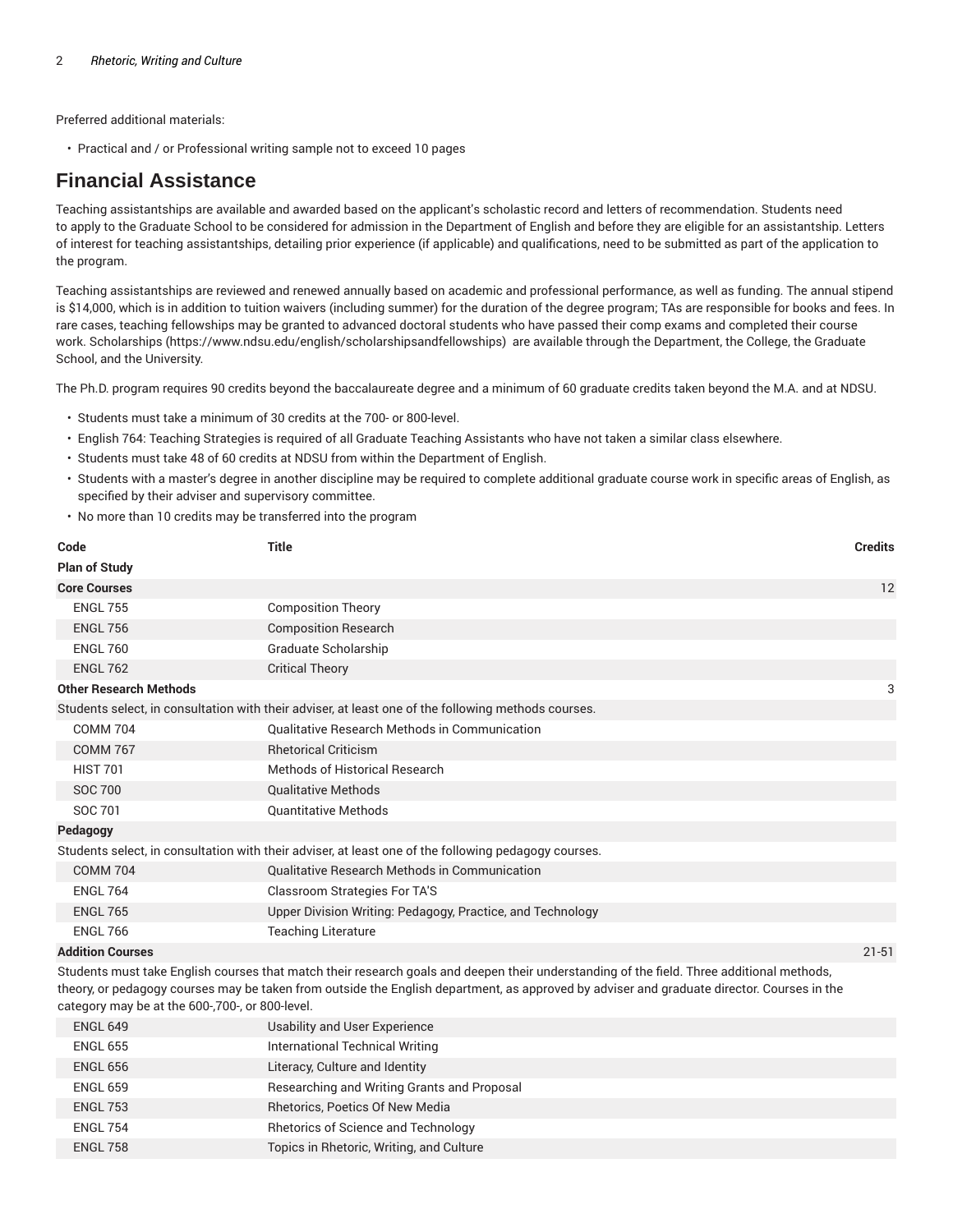15

| <b>ENGL 759</b> | History of Writing Instruction                 |
|-----------------|------------------------------------------------|
| <b>ENGL 761</b> | Writing: Invention to Innovation               |
| COMM 700        | Research Methods in Communication              |
| <b>COMM 707</b> | Quantitative Research Methods in Communication |
| <b>COMM 782</b> | Theories of Persuasion                         |
|                 |                                                |

Additional English options: Students with no background in English studies must include courses in literature and linguistics in their plan of study and that topics/studies courses may be repeated.

| <b>ENGL 652</b>         | History of the English Language          |
|-------------------------|------------------------------------------|
| <b>ENGL 653</b>         | Social and Regional Varieties of English |
| <b>ENGL 654</b>         | Language Bias                            |
| <b>ENGL 671</b>         | American Realistic Literature            |
| <b>ENGL 672</b>         | 20th Century American Writers            |
| <b>ENGL 674</b>         | Native American Literature               |
| <b>ENGL 676</b>         | Topics in American Literature            |
| <b>ENGL 680</b>         | <b>Medieval Literature</b>               |
| <b>ENGL 682</b>         | Renaissance Literature                   |
| <b>ENGL 683</b>         | Topics in British Literature             |
| <b>ENGL 685</b>         | 18th Century Literature                  |
| <b>ENGL 686</b>         | <b>Romantic Literature</b>               |
| ENGL 770                | Studies in American Literature           |
| ENGL 780                | Studies in British Literature            |
| المستحصر والمتعبد فيحصب |                                          |

#### **Experiential Learning**

Flexible credits for English 795: Experiential Learning may be earned in the following ways:

1) Teaching Mentorship (0-6 credits), may be taken twice. Students work with faculty to read theory and co-teach 200-, 300-, or 400-level class.

2) Internship (0-6 credits), may be taken twice. Students work outside or inside academia in administrative, editing, or consulting roles.

- 3) Life-Experience Credit (0-3 credits). Students submit, in consultation with their advisor and the graduate director, a portfolio that reflects
- their professional experience prior to enrolling in the program.

#### **Comprehensive Exams**

Comprehensive exams are taken after the successful completion of 72 credits (grade B or higher) and are administered by the student's supervisory committee, which is comprised of a committee chair and two readers from within the depart¬¬ment. The exams consist of two timed, written exams and conclude with the defense of the dissertation proposal.

#### **Language Requirement**

Students are required to demonstrate foreign language competency by the time they begin to write the dissertation. ENGL 899 Doctoral Dissertation (The dissertation proposal concludes the comprehensive exams and precedes

formal work on the dissertation. The supervisory committee is comprised of the three members of the exam committee, plus a Graduate School Representative (GSR) from outside the department. )

Total: 90 credits

#### **Anastassiya Andrianova, Ph.D.**

City University of New York, 2011 Field: British Romantic and Victorian Literature, Drama, Translation, Pedagogy, Postcolonial Literature, Slavic Literature, Animal Studies

#### **Lisa R. Arnold, Ph.D.**

University of Louisville, 2011

Field: Rhetoric and Composition, Writing Program Administration, History of Writing Instruction

#### **Elizabeth Birmingham, Ph.D.**

Iowa State University, 2000 Field: Rhetoric and Professional Communication, Gender Studies, Architectural History, Theory, and Criticism

#### **Kevin Brooks, Ph.D.**

Iowa State University, 1997 Field: Rhetoric and Professional Communication, Computers and Composition, Writing Program Administration

#### **Muriel Brown, Ph.D., Emerita**

University of Nebraska, 1971 Field: Medieval Literature, Modern Drama, Women's Studies